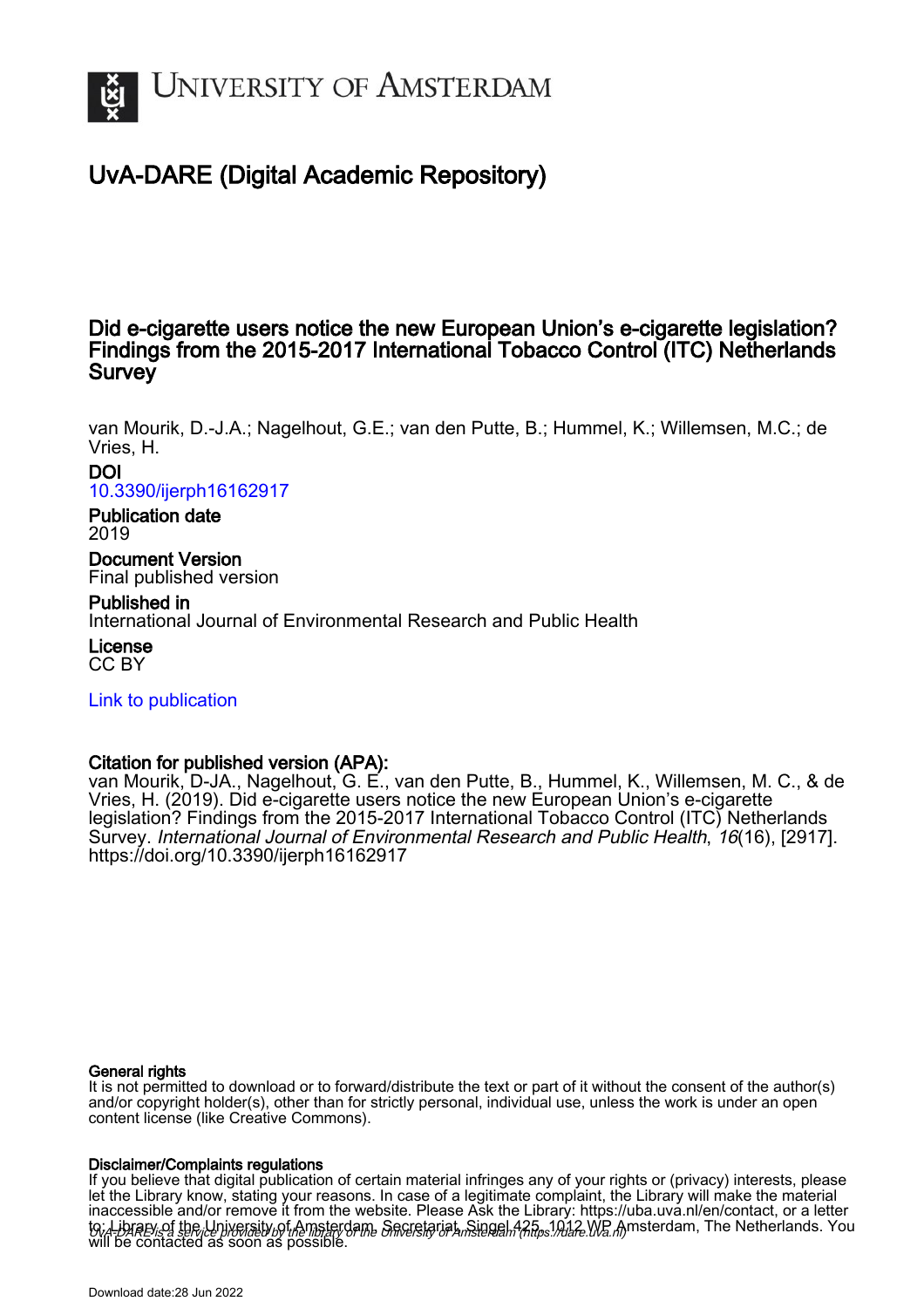

International Journal of *[Environmental Research](http://www.mdpi.com/journal/ijerph) and Public Health*



# *Brief Report* **Did E-Cigarette Users Notice the New European Union's E-Cigarette Legislation? Findings from the 2015–2017 International Tobacco Control (ITC) Netherlands Survey**

**Dirk-Jan A. van Mourik 1,[\\*](https://orcid.org/0000-0002-6403-0300) , Gera E. Nagelhout 1,2,3 [,](https://orcid.org/0000-0001-7748-5059) Bas van den Putte <sup>4</sup> [,](https://orcid.org/0000-0002-3635-6880) Karin Hummel <sup>1</sup> , Marc C. Willemsen 1,5 and Hein de Vries <sup>1</sup>**

- <sup>1</sup> Department of Health Promotion, Maastricht University (CAPHRI), Maastricht, 6229 HA Limburg, The Netherlands
- <sup>2</sup> Department of Family Medicine, Maastricht University (CAPHRI), Maastricht, 6229 HA Limburg, The Netherlands
- $^3$   $\,$  IVO Research Institute, The Hague, 2595 AA Zuid Holland, The Netherlands
- <sup>4</sup> Department of Communication, University of Amsterdam (ASCoR), Amsterdam, 1001 NG Noord Holland, The Netherlands
- <sup>5</sup> Netherlands Expertise Center for Tobacco Control (NET), Trimbos Institute, Utrecht, 3521 VS Utrecht, The Netherlands
- **\*** Correspondence: d.vanmourik@maastrichtuniversity.nl; Tel.: +31-43-388-2832

Received: 19 July 2019; Accepted: 12 August 2019; Published: 14 August 2019



**Abstract:** This study examined to what extent e-cigarette users noticed the European Union's new legislation regarding e-cigarettes, and whether this may have influenced perceptions regarding addictiveness and toxicity. Data were obtained from yearly surveys (2015–2017) of the International Tobacco Control (ITC) Netherlands Survey. Descriptive statistics and Generalized Estimating Equations were applied. About a third of the e-cigarette users noticed the text warning (28%) and the leaflet (32%). When compared to tobacco-only smokers, e-cigarette users showed greater increases in perceptions regarding addictiveness (β = 0.457,  $p = 0.045$  vs. β = 0.135,  $p < 0.001$ ) and toxicity ( $\beta$  = 0.246,  $p$  = 0.055 vs.  $\beta$  = 0.071,  $p$  = 0.010). In conclusion, the new legislation's noticeability should be increased.

**Keywords:** electronic cigarette; health warnings; noticing

## **1. Introduction**

Electronic cigarettes (e-cigarettes) are increasingly used in the Netherlands, with a prevalence of 3.5% in 2016 [\[1\]](#page-6-0), while smoking prevalence was 22% in 2018 [\[2\]](#page-6-1), with around 16% of Dutch smokers regularly using e-cigarettes (dual-users) [\[3\]](#page-6-2). Although e-cigarettes may have better short- and midterm health-risk profiles than regular cigarettes [\[4\]](#page-6-3), they contain toxins [\[5\]](#page-6-4), their long-term safety profile is unknown [\[4\]](#page-6-3), and they are addictive when containing nicotine. It has been argued that e-cigarette users should be well-informed about this [\[6\]](#page-6-5). As of May 2016, in the European Union (EU), the new Tobacco Products Directive required that both the unit and outside packet of e-cigarette products with nicotine must include a text warning on at least 30% of the two largest surfaces, stating that nicotine is addictive (Figure [1\)](#page-2-0). All e-cigarette packets now also have to include a leaflet with information about, amongst other things, the addictiveness and toxicity of e-cigarettes (Figures [2](#page-2-1) and [3\)](#page-3-0). This new legislation had to be fully implemented as of May 2017 [\[7\]](#page-6-6).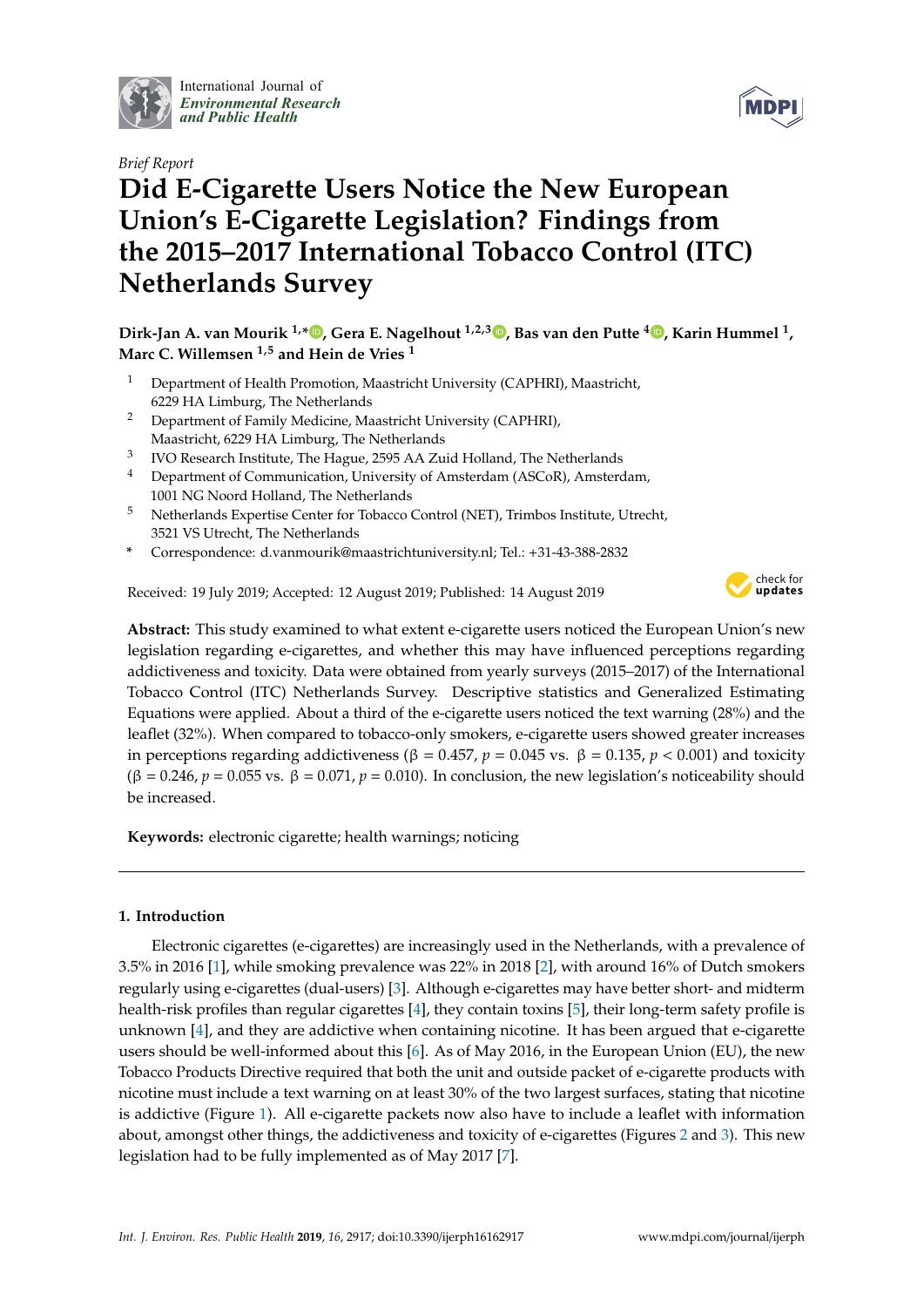<span id="page-2-0"></span>

**Figure 1.** Example of the EU's new text warning on an e-liquid packet (Left: the front of the e-liquid **Figure 1.** Example of the EU's new text warning on an e-liquid packet (Left: the front of the e-liquid packet with the warning, "This product contains the highly addictive substance nicotine. Its use is packet with the warning, "This product contains the highly addictive substance nicotine. Its use is discouraged for non-smokers"; right: the back of the packet with the same warning). **Figure 1.** Example of the EU's new text warning on an e-liquid packet (Left: the front of the e-liquid packet with the warning, "This product contains the highly addictive substance nicotine. Its use is discouraged for no

<span id="page-2-1"></span>

Figure 2. The placing of the EU's new e-cigarette leaflet inside an e-liquid packet.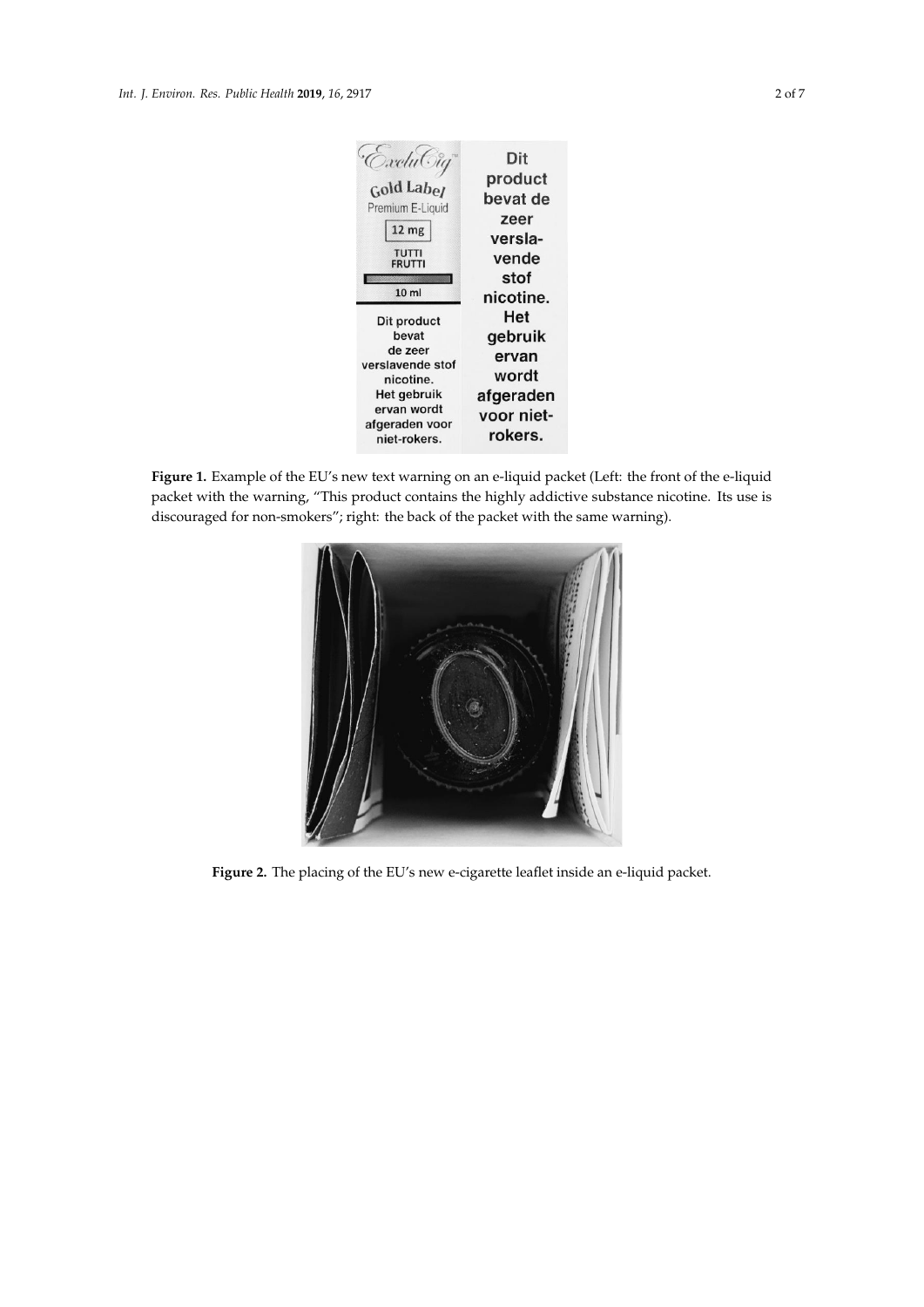<span id="page-3-0"></span>

**Figure 3.** The EU's new e-cigarette leaflet. **Figure 3.** The EU's new e-cigarette leaflet.

Previous studies found that 28% of dual-users from six EU countries reported having noticed the leaflet [\[8\]](#page-6-7), while around 16% of dual-users from the United Kingdom noticed the text warning [\[9\]](#page-6-8). The current study is the first to examine whether dual-users' perceptions regarding the addictiveness  $\frac{1}{2}$ and toxicity of e-cigarettes changed after implementing the EU's new legislation. and toxicity of e-cigarettes changed after implementing the EU's new legislation. Previous studies found that 28% of dual-users from six EU countries reported having noticed

In sum, this study aims to answer the following research questions: (1) To what extent did Dutch e-cigarette users notice the EU's new e-cigarette legislation? (2) Did e-cigarette users have different e-cigarette users notice the EU's new e-cigarette legislation? (2) Did e-cigarette users have different perceptions regarding the addictiveness and toxicity of e-cigarettes after implementing the EU's new perceptions regarding the addictiveness and toxicity of e-cigarettes after implementing the EU's new legislation than before its implementation? legislation than before its implementation? In sum, this study aims to answer the following research questions: (1) To what extent did Dutch

## **2. Materials and Methods**

#### *2.1. Sample*

*2.1. Sample* Waves 9 (2015), 10 (2016), and 11 (2017), with all online surveys being conducted between November and December. The ITC Netherlands Surveys received ethics clearance from the University of Waterloo's Office of Research Ethics (ORE # 18920). The ITC Project's methodology has been described previously [\[10\]](#page-6-9). Respondents were selected from a probability-based web database to reach a sample representative of Dutch smokers aged 15 years and older [\[11\]](#page-7-0). Tailored replenishment samples and sampling weights were used to compensate for attrition effects [\[12\]](#page-7-1). Respondents were classified as smokers if they had smoked at least 100 cigarettes in their lifetime and if they currently smoked at least once a month [\[13\]](#page-7-2). Smokers and ex-smokers who had ever heard of e-cigarettes were included. Respondents who reported using e-cigarettes at least monthly were categorized as "e-cigarette users". The control group included tobacco-only smokers. The number of included respondents was  $n = 1146$ in 2015 (of which  $n = 108$  e-cigarette users),  $n = 1151$  in 2016 (of which  $n = 123$  e-cigarette users), and  $n = 1124$  in 2017 (of which  $n = 130$  e-cigarette users). Five-hundred and thirty-six (of which  $n = 58$ e-cigarette users) respondents participated in all three Survey Waves. Longitudinal data were used from the International Tobacco Control (ITC) Netherlands Survey

thirty-six (of which *n* = 58 e-cigarette users) respondents participated in all three Survey Waves.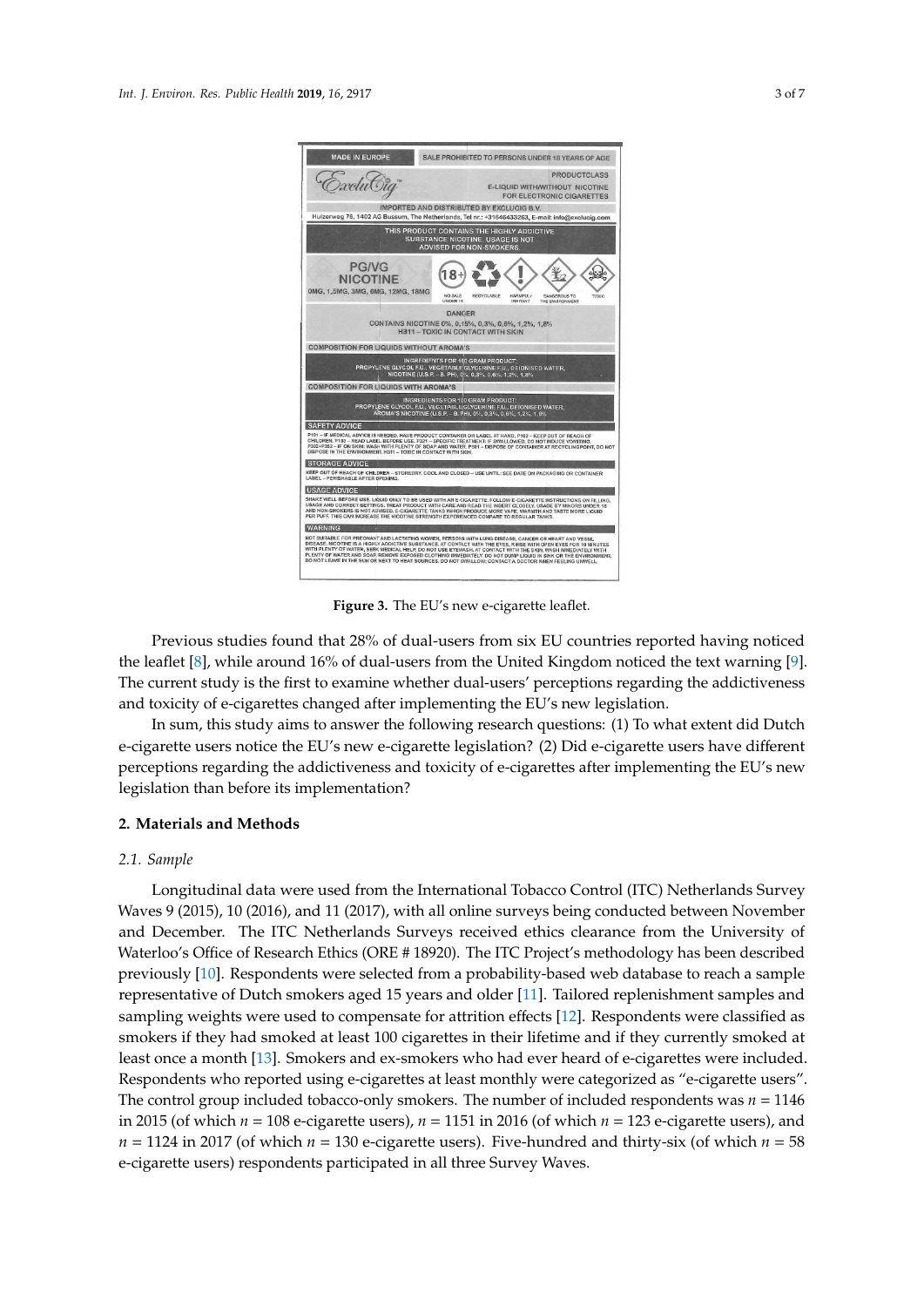#### *2.2. Measures*

#### 2.2.1. Noticing

From 2016 onward, respondents were asked, "In the last 30 days, have you noticed any health warnings on packaging for e-cigarettes, cartridges, or e-liquid bottles or containers?" The response options were "yes" (coded as 1), "no", and "don't know' (both coded as 0).

Respondents also received the question, "As far as you know, is there health and product safety information contained on leaflets inside the packaging of disposable e-cigarettes, cartridges, or e-liquid?" Again, the response options were "yes" (coded as 1), "no", and "don't know" (both coded as 0).

#### 2.2.2. Perceptions

In all Survey Waves, respondents were asked, "Do you think that e-cigarettes are addictive?" and "Do you think that e-cigarettes are toxic?" Response options were (1) "not at all", (2) "slightly", (3) "moderately", (4) "very much", (5) "extremely", and "don't know" (coded as missing).

#### *2.3. Statistical Analysis*

SPSS 24.0 was used to analyze the data. All statistical estimates and tests were weighted for gender and age to increase sample representativeness [\[10\]](#page-6-9). To examine to what extent Dutch e-cigarette users noticed the EU's new legislation, descriptive statistics were used. Generalized Estimating Equations (GEE) [\[14\]](#page-7-3) were performed to estimate whether e-cigarette users had different perceptions regarding the addictiveness and toxicity after implementing the new legislation than before its implementation. Tobacco-only smokers were used as a control group for the e-cigarette users by adding interactions between Survey Wave and e-cigarette status; e-cigarette users vs. tobacco-only smoker. The control group is not expected to be exposed to the new e-cigarette legislation. For the GEE analyses, only respondents who participated in all three Survey Waves were included (*n* = 536). The binominal distribution and the logit link were used for the dichotomous variables, while the normal distribution and the identity link were used for the continuous variables [\[15\]](#page-7-4). The GEE were adjusted for age, gender, educational level, level of nicotine addiction [\[16\]](#page-7-5), ever having made a quit attempt, quit intention, the number of participations in the cohort [\[17\]](#page-7-6), and e-cigarette status (except when interactions were applied).

### **3. Results**

#### *3.1. Noticing*

GEE analyses revealed that, compared to tobacco-only smokers, a higher proportion of e-cigarette users noticed the text warning ( $OR = 4.006$ ,  $p < 0.001$ ) and knew about the leaflet ( $OR = 5.530$ ,  $p < 0.001$ ) (not in table). The ORs result from comparing 5.5% (2016) and 4.4% (2017) (tobacco-only smokers) vs. 28.4% (2016) and 26.1% (2017) (e-cigarette users) for noticing the text warning, and from comparing 4.9% (2016) and 6.4% (2017) (tobacco-only smokers) vs. 32.4% (2016) and 33.4% (2017) (e-cigarette users) for knowing about the leaflet (Table [1\)](#page-5-0).

#### *3.2. Perceptions*

The GEE from Table [1](#page-5-0) reveals that respondents reported higher scores on perceptions regarding the addictiveness and toxicity of e-cigarettes after implementing the new legislation than before (Table [1\)](#page-5-0). Significant interactions were found between survey wave and e-cigarette status for addictiveness (*p* < 0.001) and toxicity (*p* = 0.001) (not in table). E-cigarette users showed a greater increase in scores on the perception regarding the addictiveness of e-cigarettes ( $β = 0.457$ ,  $p = 0.045$ ) than tobacco-only smokers ( $β = 0.135$ ,  $p < 0.001$ ). Also, e-cigarette users showed no change in scores on the perception regarding the toxicity of e-cigarettes ( $β = 0.246$ ,  $p = 0.055$ ), while tobacco-only smokers showed a small significant increase ( $\beta = 0.071$ ,  $p = 0.010$ ) (Table [1\)](#page-5-0).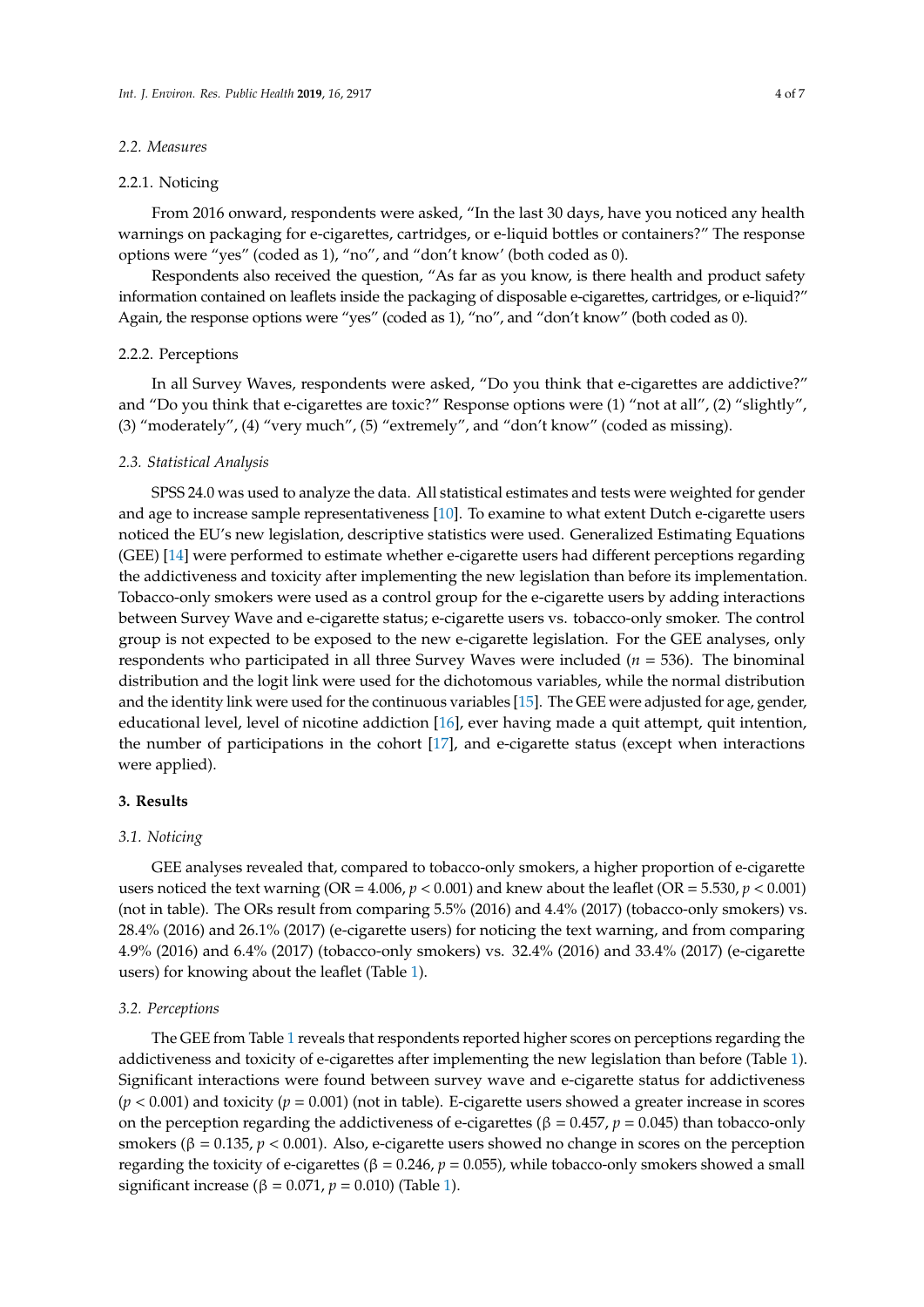| Measure          | <b>Total Group</b>               | <b>Tobacco-Only Smokers</b>      | <b>E-Cigarette Users</b>         |
|------------------|----------------------------------|----------------------------------|----------------------------------|
| Text warning     | $n = 1631$                       | $n = 1487$                       | $n = 144$                        |
| $2016\,(%)$      | 8.0                              | 5.5                              | 28.4                             |
| $2017\,(%)$      | 6.9                              | 4.4                              | 26.1                             |
| Leaflet          | $n = 1631$                       | $n = 1487$                       | $n = 144$                        |
| $2016\,(%)$      | 7.9                              | 4.9                              | 32.4                             |
| $2017\,(%)$      | 9.5                              | 6.4                              | 33.4                             |
| Addictiveness    | $n = 1353$                       | $n = 1201$                       | $n = 152$                        |
| 2015 (mean, SD)  | 2.70(0.98)                       | 2.76(1.0.99)                     | 2.24(0.72)                       |
| 2016 (mean, SD)  | 2.75(0.95)                       | 2.79(0.95)                       | 2.52(0.92)                       |
| 2017 (mean, SD)  | 2.88(0.95)                       | 2.90(0.94)                       | 2.75(0.98)                       |
| $\beta$ (95% CI) | $0.141(0.088 \text{ to } 0.194)$ | $0.135(0.075 \text{ to } 0.294)$ | $0.457(0.010 \text{ to } 0.904)$ |
| $p$ -value       | < 0.001                          | < 0.001                          | 0.045                            |
| Toxicity         | $n = 1340$                       | $n = 1195$                       | $n = 145$                        |
| 2015 (mean, SD)  | 2.49(0.99)                       | 2.57(1.00)                       | 1.88(0.65)                       |
| 2016 (mean, SD)  | 2.44(0.95)                       | 2.50(0.93)                       | 2.05(0.96)                       |
| 2017 (mean, SD)  | 2.48(0.97)                       | 2.54(0.94)                       | 2.10(0.87)                       |
| $\beta$ (95% CI) | $0.069$ (0.018 to 0.120)         | 0.071 (0.017 to 0.125)           | $0.246$ (-0.005 to 0.498)        |
| $p$ -value       | 0.008                            | 0.010                            | 0.055                            |

<span id="page-5-0"></span>**Table 1.** Scores on noticing the text warning and the leaflet in 2016 and 2017, and scores on perceptions of the addictiveness and toxicity of e-cigarettes between 2015 and 2017 with betas of trends resulting from GEE (Generalized Estimating Equations), including Confidence Intervals (CIs). \*.

\* The *n* resulted from the number of observations from the GEE. Data were weighted for gender and age, and all GEE analyses were adjusted for age, gender, educational level, HSI, ever having made a quit attempt, quit intention, the number of times a respondent participated in the cohort, and e-cigarette status (e-cigarette users vs. tobacco smoker; only for the total group, thus not for the stratified analyses).

#### **4. Discussion**

To our knowledge, our study was the first to examine if implementing the EU's new e-cigarette legislation was associated with changes in perceptions regarding the addictiveness and toxicity of e-cigarettes.

Regarding the addictiveness and toxicity of e-cigarettes, we found that e-cigarette users showed somewhat larger increases in these perceptions, and they were more likely to have noticed the new legislation than tobacco-only smokers. This might indicate that the e-cigarette users' changes in perceptions were due to the new legislation and not due to other public health actions or media attention. The increase in perceptions among tobacco-only smokers may be due to their having an interest in the coverage of e-cigarettes in the media. Nonetheless, these increases were smaller than those among e-cigarette users. However, even e-cigarette users barely noticed the new legislation, as found previously [\[8](#page-6-7)[,9\]](#page-6-8). Possibly the leaflet is not optimally placed for exposure (Figure [2\)](#page-2-1). Also, e-cigarette users may not have noticed the text warning, as the amount of text might suggest its being informative about something else instead of a health warning. Previous research has shown that text warnings on tobacco products (with shorter texts) are generally more often noticed by smokers [\[18\]](#page-7-7) than the text warning on e-cigarette packets (our study).

This study has several limitations. First, although we used longitudinal data, this research was not experimental and, therefore, no firm conclusions can be drawn. Second, our study was exploratory, as our sample consisted of only a small number of e-cigarette users and, therefore, we had insufficient statistical power for some of the analyses. Third, our sample consisted of e-cigarette users who were either current smokers or ex-smokers, and it was therefore not representative of the Dutch population of e-cigarette users. We were unable to examine e-cigarette users who never smoked, as the ITC Netherlands Survey selects a sample representative of Dutch smokers aged 15 years and older. Last, it is uncertain if the time between full implementation and data collection (six months) was long enough for the sample to be exposed to the new legislation.

There is one main implication based on the current study's results. Although perceptions regarding the addictiveness and toxicity were somewhat stronger among e-cigarette users after implementing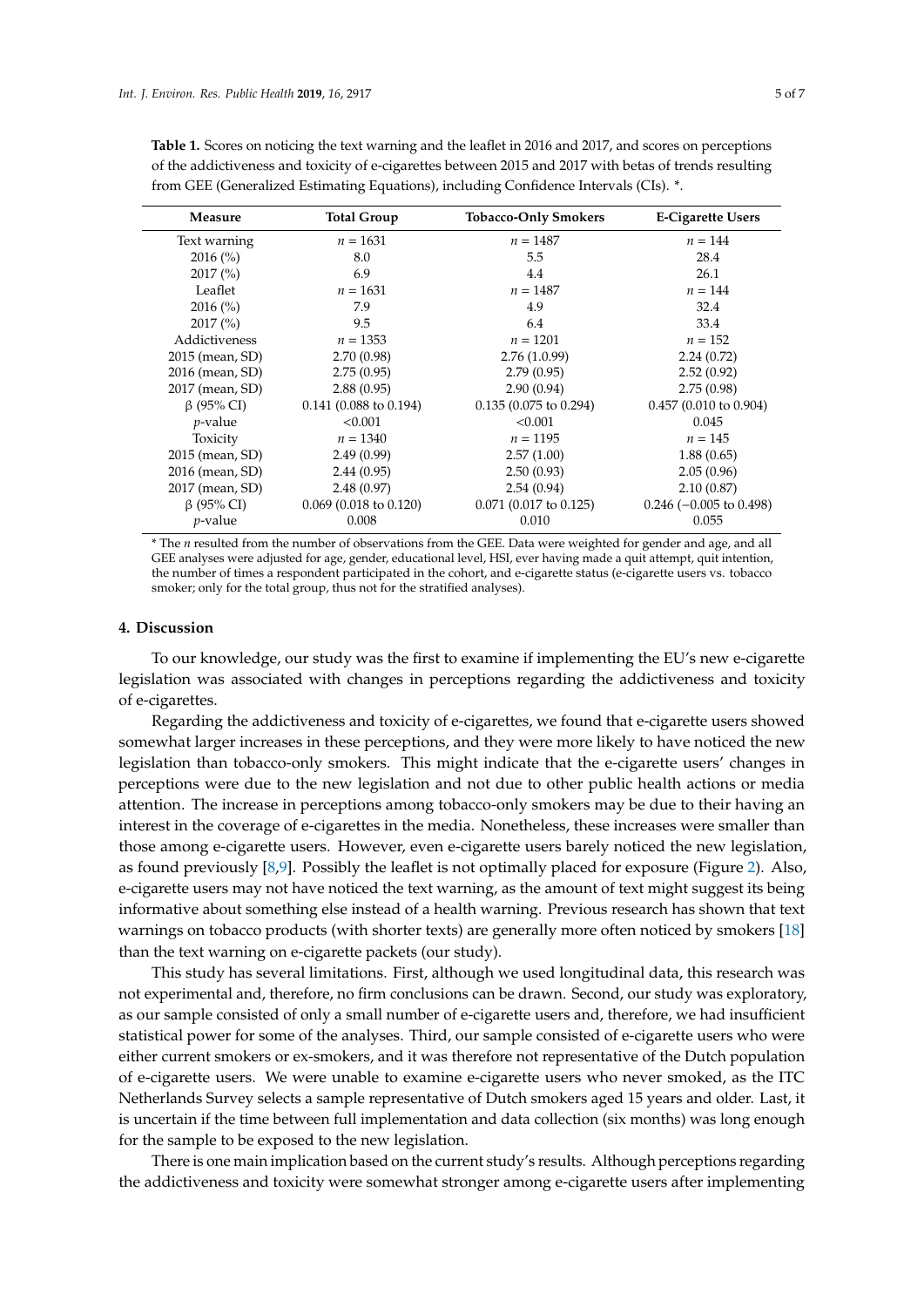the new legislation than before, more research should be conducted on effective communication on and in the packets of e-cigarettes, as e-cigarette users barely noticed the legislation.

### **5. Conclusions**

The new e-cigarette text warning and leaflet may not be effective tools to inform e-cigarette users about the addictiveness and toxicity of e-cigarettes. Therefore, future research should examine how to make the EU's new legislation for e-cigarettes more effective.

**Author Contributions:** D.-J.A.v.M., G.E.N., H.d.V., and M.C.W. devised the basic idea for the manuscript; D.-J.A.v.M. drafted the manuscript, with substantial contributions from G.E.N.; D.-J.A.v.M. performed the statistical analyses; D.-J.A.v.M., G.E.N., B.v.d.P., K.H., M.C.W., and H.d.V. contributed to the interpretation of the analyses, revised the manuscript critically, and read and approved the final manuscript.

**Funding:** This work was supported by the Dutch Cancer Society (KWF Kankerbestrijding; grant number UM 2014-7210).

**Acknowledgments:** The authors gratefully acknowledge the assistance of several members of the ITC Project team at the University of Waterloo, in particular Thomas Agar and Anne C.K. Quah.

**Conflicts of Interest:** The authors declare no conflict of interest.

### **References**

- <span id="page-6-0"></span>1. Nationaal Expertise Centrum Tabaksontmoediging. Factsheet Roken Onder Volwassenen: Kerncijfers 2016. 2016. Available online: https://www.trimbos.nl/docs/[a264fcf9-a3e5-44c2-9ba6-e73cebd5d2ae.pdf](https://www.trimbos.nl/docs/a264fcf9-a3e5-44c2-9ba6-e73cebd5d2ae.pdf) (accessed on 9 July 2019).
- <span id="page-6-1"></span>2. Opendata.cbs.nl. Available online: https://[opendata.cbs.nl](https://opendata.cbs.nl/statline/#/CBS/nl/dataset/83021NED/table?dl=1B893)/statline/#/CBS/nl/dataset/83021NED/table?dl= [1B893](https://opendata.cbs.nl/statline/#/CBS/nl/dataset/83021NED/table?dl=1B893) (accessed on 12 July 2019).
- <span id="page-6-2"></span>3. Hummel, K.; Hoving, C.; Nagelhout, G.E.; de Vries, H.; van den Putte, B.; Candel, M.J.J.M.; Borland, R.; Willemsen, M.C. Prevalence and reasons for use of electronic cigarettes among smokers: Findings from the International Tobacco Control (ITC) Netherlands Survey. *Int. J. Drug Policy* **2015**, *26*, 601–608. [\[CrossRef\]](http://dx.doi.org/10.1016/j.drugpo.2014.12.009) [\[PubMed\]](http://www.ncbi.nlm.nih.gov/pubmed/25582280)
- <span id="page-6-3"></span>4. Hajek, P.; Etter, J.F.; Benowitz, N.; Eissenberg, T.; McRobbie, H. Electronic cigarettes: Review of use, content, safety, effects on smokers and potential for harm and benefit. *Addiction* **2014**, *109*, 1801–1810. [\[CrossRef\]](http://dx.doi.org/10.1111/add.12659) [\[PubMed\]](http://www.ncbi.nlm.nih.gov/pubmed/25078252)
- <span id="page-6-4"></span>5. Rehan, H.S.; Maini, J.; Hungin, A.P.S. Vaping versus Smoking: A Quest for Efficacy and Safety of E-Cigarette. *Curr. Drug Saf.* **2018**, *13*, 92–101. [\[CrossRef\]](http://dx.doi.org/10.2174/1574886313666180227110556) [\[PubMed\]](http://www.ncbi.nlm.nih.gov/pubmed/29485005)
- <span id="page-6-5"></span>6. Levy, D.T. Communicating accurate and complete information. *Addict. Behav.* **2018**, *76*, 386–387. [\[CrossRef\]](http://dx.doi.org/10.1016/j.addbeh.2017.01.031) [\[PubMed\]](http://www.ncbi.nlm.nih.gov/pubmed/28161153)
- <span id="page-6-6"></span>7. European Union (EU). Directive 2014/40/EU of the European Parliament and of the council of 3 April 2014 on the approximation of the laws, regulations and administrative provisions of the member states concerning the manufacture, presentation and sale of tobacco and related products and repealing Directive 2001/37/EC. *O*ff*. J. Eur. Union* **2014**, *127*, 1–38.
- <span id="page-6-7"></span>8. Kyriakos, C.N.; Filippidis, F.T.; Hitchman, S.C.; Girvalaki, C.; Tzavara, C.; Demjén, T.; Fernandez, E.; Mons, U.; Trofor, A.; Tountas, Y.; et al. Characteristics and correlates of electronic cigarette product attributes and undesirable events during e-cigarette use in six countries of the EUREST-PLUS ITC Europe Surveys. *Tob. Induc. Dis.* **2018**, *16*, A1. [\[CrossRef\]](http://dx.doi.org/10.18332/tid/93545)
- <span id="page-6-8"></span>9. McDermott, M.S.; Li, G.; McNeill, A.; Hammond, D.; Thrasher, J.F.; O'Connor, R.J.; Cummings, K.M.; Borland, R.; Fong, G.T.; Hitchman, S.C. Exposure to and perceptions of health warning labels on nicotine vaping products: Findings from the 2016 International Tobacco Control Four Country Smoking and Vaping Survey. *Addiction* **2019**. [\[CrossRef\]](http://dx.doi.org/10.1111/add.14550)
- <span id="page-6-9"></span>10. Thompson, M.E.; Fong, G.T.; Hammond, D.; Boudreau, C.; Driezen, P.; Hyland, A.; Borland, R.; Cummings, K.M.; Hastings, G.B.; Siahpush, M.; et al. Methods of the International Tobacco Control (ITC) Four Country Survey. *Tob. Control* **2006**, *15*, iii12–iii18. [\[CrossRef\]](http://dx.doi.org/10.1136/tc.2005.013870) [\[PubMed\]](http://www.ncbi.nlm.nih.gov/pubmed/16754941)